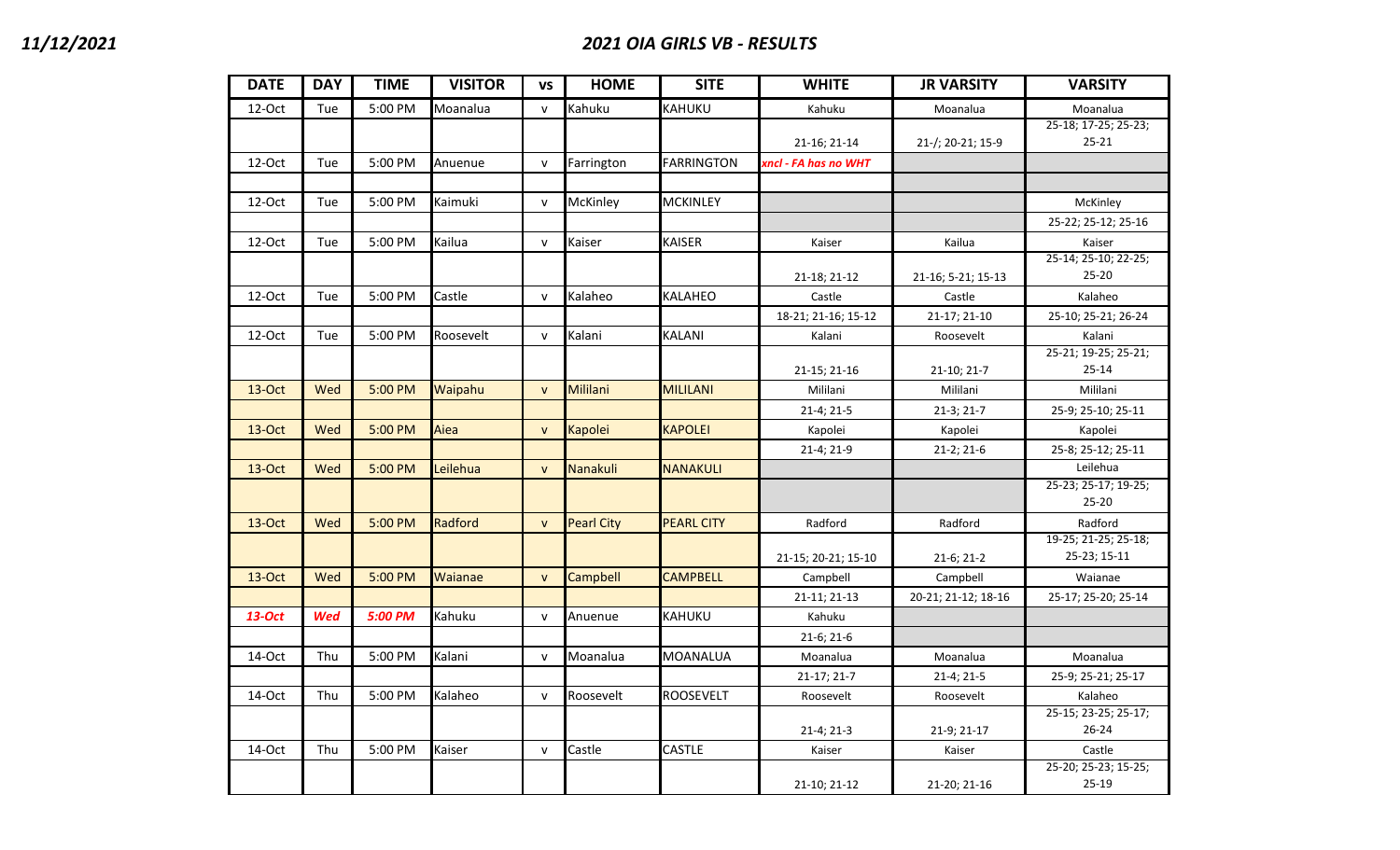| 14-Oct    | Thu | 5:00 PM | McKinley          | $\mathsf{v}$ | Kailua            | <b>KAILUA</b>     | Kailua       | Kailua             | McKinley             |
|-----------|-----|---------|-------------------|--------------|-------------------|-------------------|--------------|--------------------|----------------------|
|           |     |         |                   |              |                   |                   |              |                    | 25-21; 22-25; 19-25; |
|           |     |         |                   |              |                   |                   | 21-13; 21-10 | 21-11; 21-11       | 25-22; 15-12         |
| 14-Oct    | Thu | 5:00 PM | Farrington        | $\mathsf{v}$ | Kaimuki           | <b>KAIMUKI</b>    |              |                    | Farrington           |
|           |     |         |                   |              |                   |                   |              |                    | 25-15; 25-14; 25-15  |
| 18-Oct    | Mon | 5:00 PM | <b>Pearl City</b> | ${\sf v}$    | Waianae           | <b>WAIANAE</b>    | Pearl City   | Waianae            | Waianae              |
|           |     |         |                   |              |                   |                   | 21-19; 21-17 | 21-4; 21-14        | 25-11; 25-9; 25-21   |
| 18-Oct    | Mon | 5:00 PM | Nanakuli          | $\mathsf{v}$ | Radford           | <b>RADFORD</b>    |              |                    | Nanakuli             |
|           |     |         |                   |              |                   |                   |              |                    | $25 - 21$            |
| 18-Oct    | Mon | 5:00 PM | <b>Kapolei</b>    | $\mathsf{v}$ | Leilehua          | LEILEHUA          | Kapolei      | Kapolei            | Kapolei              |
|           |     |         |                   |              |                   |                   |              |                    | 25-10; 23-25; 25-22; |
|           |     |         |                   |              |                   |                   | 21-3; 21-10  | 21-14; 21-9        | $25 - 18$            |
| 18-Oct    | Mon | 5:00 PM | Mililani          | $\mathsf{v}$ | Aiea              | <b>AIEA</b>       | Mililani     | Mililani           | Mililani             |
|           |     |         |                   |              |                   |                   | $21-4; 21-7$ | 21-4; 21-5         | 25-9; 25-13; 25-8    |
| 18-Oct    | Mon | 5:00 PM | Waialua           | $\mathsf{v}$ | Waipahu           | <b>WAIPAHU</b>    |              | Waialua            | Waialua              |
|           |     |         |                   |              |                   |                   |              | 21-14; 21-17       | 25-18; 25-21; 25-13  |
| 19-Oct    | Tue | 5:00 PM | Roosevelt         | ${\sf v}$    | Kaiser            | <b>KAISER</b>     | Roosevelt    | Kaiser             | Kaiser               |
|           |     |         |                   |              |                   |                   | 21-9; 21-18  | 21-17; 21-15       | 25-23; 25-21; 25-15  |
| $19$ -Oct | Tue | 5:00 PM | Kalani            | $\mathsf{v}$ | Kalaheo           | <b>KALAHEO</b>    | Kalani       | Kalaheo            | Kalani               |
|           |     |         |                   |              |                   |                   | $21-1; 21-6$ | 21-11; 21-11       | 25-20; 25-17; 25-20  |
| $19$ -Oct | Tue | 5:00 PM | Moanalua          | ${\sf v}$    | Anuenue           | <b>MOANALUA</b>   | Moanalua     |                    |                      |
|           |     |         |                   |              |                   |                   | 21-4; 21-5   |                    |                      |
| $19$ -Oct | Tue | 5:00 PM | Kaimuki           | $\mathsf{v}$ | Kahuku            | KAHUKU            |              |                    | Kahuku               |
|           |     |         |                   |              |                   |                   |              |                    | 25-0; 25-0; 25-0     |
| 19-Oct    | Tue | 5:00 PM | Kailua            | ${\sf v}$    | Farrington        | <b>FARRINGTON</b> |              | Kailua             | Farrington           |
|           |     |         |                   |              |                   |                   |              | 15-21; 21-9; 15-13 | 25-19; 25-9; 25-17   |
| 19-Oct    | Tue | 5:00 PM | Castle            | $\mathsf{v}$ | McKinley          | <b>MCKINLEY</b>   | Castle       | Castle             | McKinley             |
|           |     |         |                   |              |                   |                   | 21-9; 21-18  | 21-13; 21-15       | 25-15; 25-14; 25-19  |
| $20$ -Oct | Wed | 5:00 PM | Waialua           | ${\sf v}$    | Kapolei           | <b>KAPOLEI</b>    |              | Kapolei            | Kapolei              |
|           |     |         |                   |              |                   |                   |              | 21-10; 21-9        | 25-13; 25-12; 25-17  |
| $20$ -Oct | Wed | 5:00 PM | Waipahu           | $\mathsf{v}$ | Nanakuli          | <b>NANAKULI</b>   |              |                    | Nanakuli             |
|           |     |         |                   |              |                   |                   |              |                    | 20-25; 25-19; 25-17; |
|           |     |         |                   |              |                   |                   |              |                    | $25 - 15$            |
| $20$ -Oct | Wed | 5:00 PM | Aiea              | ${\sf v}$    | <b>Pearl City</b> | <b>PEARL CITY</b> | Pearl City   | Pearl City         | Pearl City           |
|           |     |         |                   |              |                   |                   | 21-12; 21-11 | 21-9; 21-18        | 25-12; 25-18; 25-18  |
| $20$ -Oct | Wed | 5:00 PM | Leilehua          | $\mathsf{v}$ | <b>Campbell</b>   | <b>CAMPBELL</b>   | Campbell     | Campbell           | Leilehua             |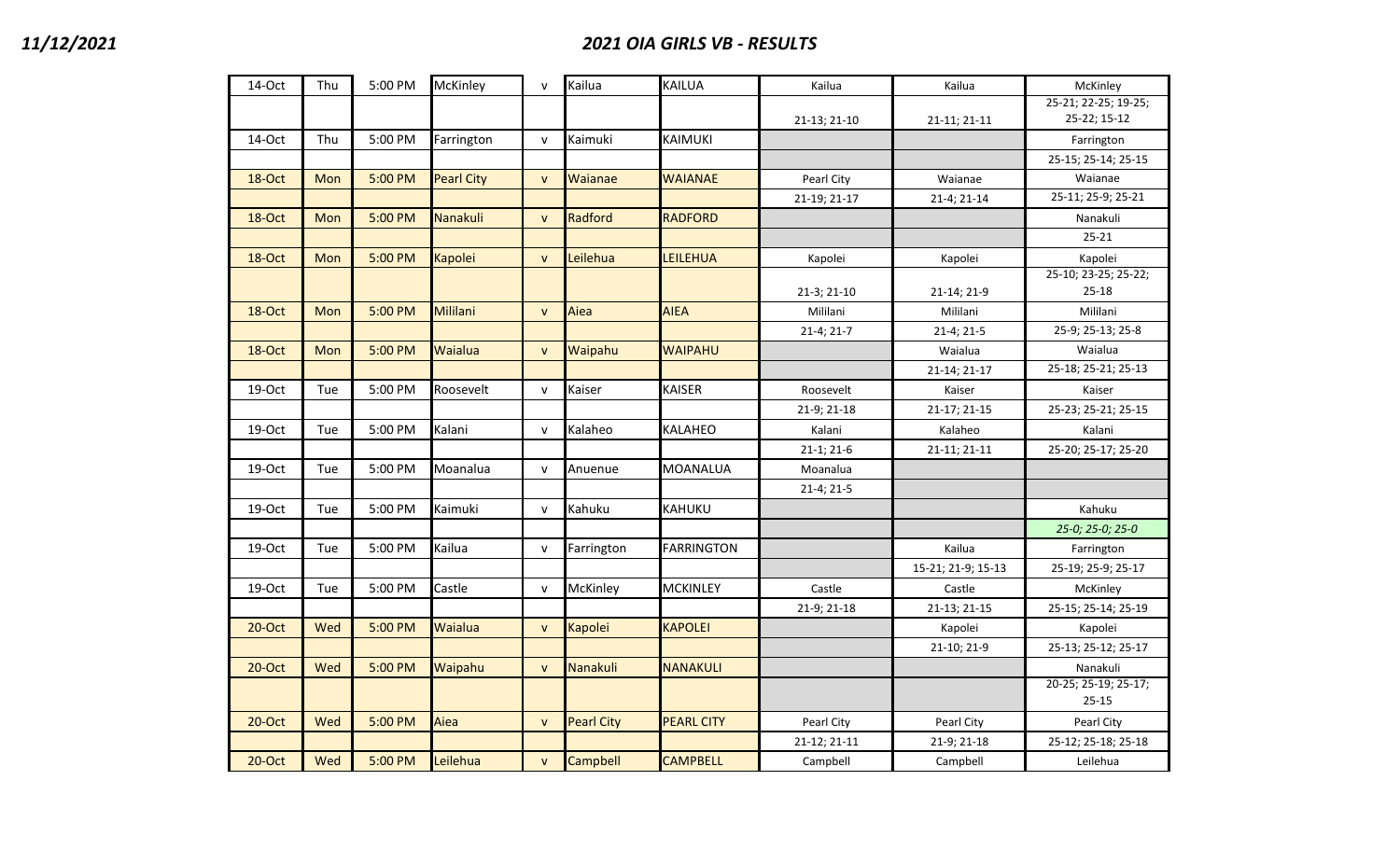|           |            |         |                   |              |           |                  |                     |              | 25-14; 24-26; 25-20;                |
|-----------|------------|---------|-------------------|--------------|-----------|------------------|---------------------|--------------|-------------------------------------|
|           |            |         |                   |              |           |                  | 21-18; 21-15        | 21-10; 21-7  | $25 - 21$                           |
| $20$ -Oct | Wed        | 5:00 PM | Radford           | $\mathsf{V}$ | Waianae   | <b>WAIANAE</b>   | Waianae             | Waianae      | Waianae                             |
|           |            |         |                   |              |           |                  | 16-21; 25-12; 15-12 | $21-2; 21-8$ | 25-12; 25-14; 25-20                 |
| $21-Oct$  | Thu        | 5:00 PM | Kahuku            | $\mathsf{v}$ | Roosevelt | <b>ROOSEVELT</b> | Kahuku              | Kahuku       | Kahuku                              |
|           |            |         |                   |              |           |                  | 21-8; 21-11         | 21-11; 21-12 | 25-14; 25-17; 25-21                 |
| $21-Oct$  | Thu        | 5:00 PM | Anuenue           | $\mathsf{v}$ | Castle    | <b>CASTLE</b>    | Anuenue             |              |                                     |
|           |            |         |                   |              |           |                  | $21-8; 21-6$        |              |                                     |
| 21-Oct    | Thu        | 5:00 PM | Kaimuki           | $\mathsf{v}$ | Kailua    | <b>KAILUA</b>    |                     |              | Kailua                              |
|           |            |         |                   |              |           |                  |                     |              | 25-20; 26-24; 25-14                 |
| $21-Oct$  | Thu        | 5:00 PM | Kaiser            | v            | Moanalua  | <b>MOANALUA</b>  | Moanalua            | Moanalua     | Moanalua                            |
|           |            |         |                   |              |           |                  | 21-7; 21-18         | 21-6; 21-10  | 25-17; 25-19; 25-19                 |
| $21-Oct$  | Thu        | 5:00 PM | McKinley          | $\mathsf{v}$ | Kalaheo   | <b>KALAHEO</b>   | Kalaheo             | McKinley     | Kalaheo                             |
|           |            |         |                   |              |           |                  | 21-16; 21-15        | 21-13; 21-19 | 25-15; 25-21; 25-20                 |
| $21-Oct$  | Thu        | 5:00 PM | Farrington        | $\mathsf{v}$ | Kalani    | <b>KALANI</b>    |                     | Farrington   | Farrington                          |
|           |            |         |                   |              |           |                  |                     | 21-14; 21-8  | 25-13; 15-25; 18-25;<br>25-11; 15-8 |
| $25-Oct$  | <b>Mon</b> | 5:00 PM | <b>Campbell</b>   | $\mathbf{v}$ | Radford   | <b>RADFORD</b>   | Campbell            | Campbell     | Radford                             |
|           |            |         |                   |              |           |                  | 18-21; 21-17; 15-11 | 21-10; 21-7  | 11-25; 25-15; 25-14;<br>$25 - 18$   |
| $25-Oct$  | Mon        | 5:00 PM | <b>Pearl City</b> | $\mathsf{v}$ | Leilehua  | <b>LEILEHUA</b>  | Pearl City          | Leilehua     | Leilehua                            |
|           |            |         |                   |              |           |                  | 21-6; 15-21; 15-10  | 21-2; 21-10  | 25-17; 25-16; 25-19                 |
| $25-Oct$  | <b>Mon</b> | 5:00 PM | Nanakuli          | $\mathsf{v}$ | Aiea      | <b>AIEA</b>      |                     |              | Nanakuli                            |
|           |            |         |                   |              |           |                  |                     |              | 25-23; 25-12; 25-15                 |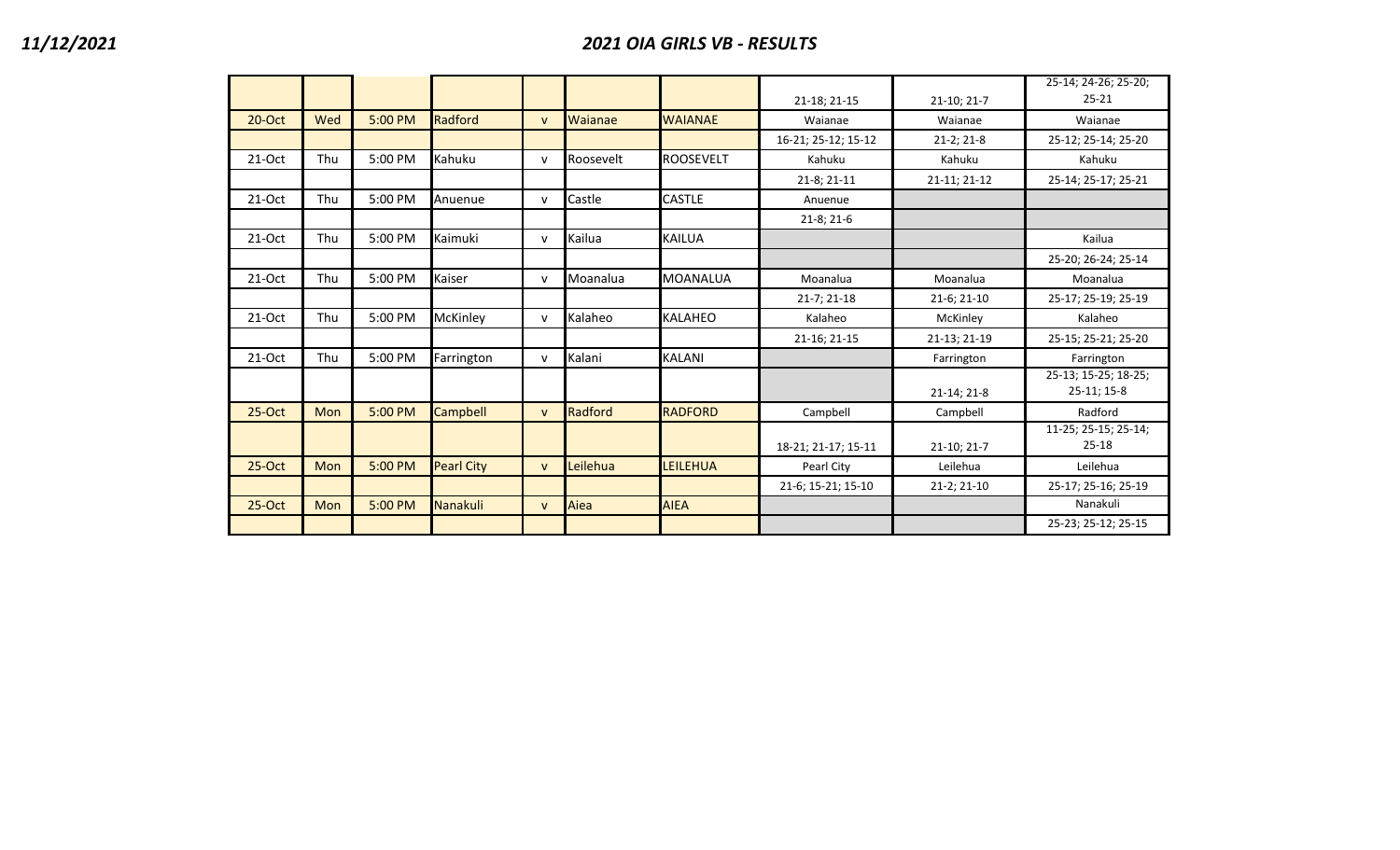| $25-Oct$  | Mon | 5:00 PM | Kapolei   | $\mathsf{v}$ | Waipahu           | <b>WAIPAHU</b>    | Kapolei             | Kapolei           | Kapolei                           |
|-----------|-----|---------|-----------|--------------|-------------------|-------------------|---------------------|-------------------|-----------------------------------|
|           |     |         |           |              |                   |                   | 21-9; 21-3          | 21-11; 21-9       | 25-7; 25-16; 25-16                |
| $25-Oct$  | Mon | 5:00 PM | Mililani  | $\mathsf{v}$ | Waialua           | <b>WAIALUA</b>    |                     | Mililani          | Mililani                          |
|           |     |         |           |              |                   |                   |                     | 21-11; 21-8       | 25-15; 22-25; 25-19;<br>$25 - 17$ |
| 26-Oct    | Tue | 5:00 PM | Roosevelt | $\mathsf{v}$ | Anuenue           | ROOSEVELT         | Roosevelt           |                   |                                   |
|           |     |         |           |              |                   |                   | 21-8; 21-16         |                   |                                   |
| 26-Oct    | Tue | 5:00 PM | Kalani    | $\mathsf{v}$ | Kahuku            | KAHUKU            | Kahuku              | Kahuku            | Kahuku                            |
|           |     |         |           |              |                   |                   | 21-3; 21-15         | 21-10; 21-11      | 25-17; 25-13; 25-21               |
| 26-Oct    | Tue | 5:00 PM | Kalaheo   | ${\sf V}$    | Farrington        | <b>FARRINGTON</b> |                     | Farrington        | Farrington                        |
|           |     |         |           |              |                   |                   |                     | 21-17; 21-18      | 25-19; 25-20; 25-16               |
| 26-Oct    | Tue | 5:00 PM | Kaiser    | ${\sf v}$    | McKinley          | <b>MCKINLEY</b>   | Kaiser              | Kaiser            | Kaiser                            |
|           |     |         |           |              |                   |                   |                     |                   | 25-22; 24-26; 25-22;              |
|           |     |         |           |              |                   |                   | 21-5; 21-14         | 21-12; 21-14      | 25-16; 15-10                      |
| 26-Oct    | Tue | 5:00 PM | Moanalua  | $\mathsf{v}$ | Kailua            | <b>KAILUA</b>     | Moanalua            | Moanalua          | Moanalua                          |
|           |     |         |           |              |                   |                   | 21-4; 21-3          | $21-5; 21-8$      | 25-15; 25-15; 25-19               |
| 26-Oct    | Tue | 5:00 PM | Castle    | $\mathsf{v}$ | Kaimuki           | <b>KAIMUKI</b>    |                     |                   | Castle                            |
|           |     |         |           |              |                   |                   |                     |                   | 25-14; 22-25; 25-17;              |
|           |     |         |           |              |                   |                   |                     |                   | $25 - 22$                         |
| 27-Oct    | Wed | 5:00 PM | Mililani  | $\mathsf{v}$ | <b>Nanakuli</b>   | <b>NANAKULI</b>   |                     |                   | Mililani                          |
|           |     |         |           |              |                   |                   |                     |                   | 25-18; 23-25; 25-8;<br>$25 - 13$  |
| $27$ -Oct | Wed | 5:00 PM | Waialua   | $\mathsf{v}$ | <b>Pearl City</b> | <b>PEARL CITY</b> |                     | Waialua           | Pearl City                        |
|           |     |         |           |              |                   |                   |                     | 21-5; 18-21; 15-6 | $26 - 24$                         |
| 27-Oct    | Wed | 5:00 PM | Waipahu   | $\mathsf{v}$ | Campbell          | <b>CAMPBELL</b>   | Campbell            | Campbell          | Campbell                          |
|           |     |         |           |              |                   |                   |                     |                   | 3-25; 25-6; 25-22;                |
|           |     |         |           |              |                   |                   | $21-6; 21-7$        | 21-8; 21-12       | $25 - 23$                         |
| 27-Oct    | Wed | 5:00 PM | Aiea      | $\mathsf{v}$ | Waianae           | <b>WAIANAE</b>    | Waianae             | Waianae           | Waianae                           |
|           |     |         |           |              |                   |                   | 21-4; 2112          | $21-2; 21-6$      | 25-11; 25-14; 25-11               |
| 27-Oct    | Wed | 5:00 PM | Leilehua  | $\mathsf{v}$ | Radford           | <b>RADFORD</b>    | Radford             | Leilehua          | Leilehua                          |
|           |     |         |           |              |                   |                   |                     |                   | 25-19; 25-18; 22-25;              |
|           |     |         |           |              |                   |                   | 16-21; 21-11; 15-13 | 21-19; 21-17      | $25-19$                           |
| 28-Oct    | Thu | 5:00 PM | Kahuku    | ${\sf v}$    | McKinley          | <b>MCKINLEY</b>   | Kahuku              | Kahuku            | Kahuku                            |
|           |     |         |           |              |                   |                   | 21-2; 21-5          | 21-10; 21-18      | 25-10; 25-7; 25-14                |
| 28-Oct    | Thu | 5:00 PM | Anuenue   | $\mathsf{v}$ | Kaiser            | <b>KAISER</b>     | Kaiser              |                   |                                   |
|           |     |         |           |              |                   |                   | 12-21; 21-13; 15.9  |                   |                                   |
| 28-Oct    | Thu | 5:00 PM | Kaimuki   | ${\sf v}$    | Kalaheo           | KALAHEO           |                     |                   | Kalaheo                           |
|           |     |         |           |              |                   |                   |                     |                   | 25-23; 25-11; 25-9                |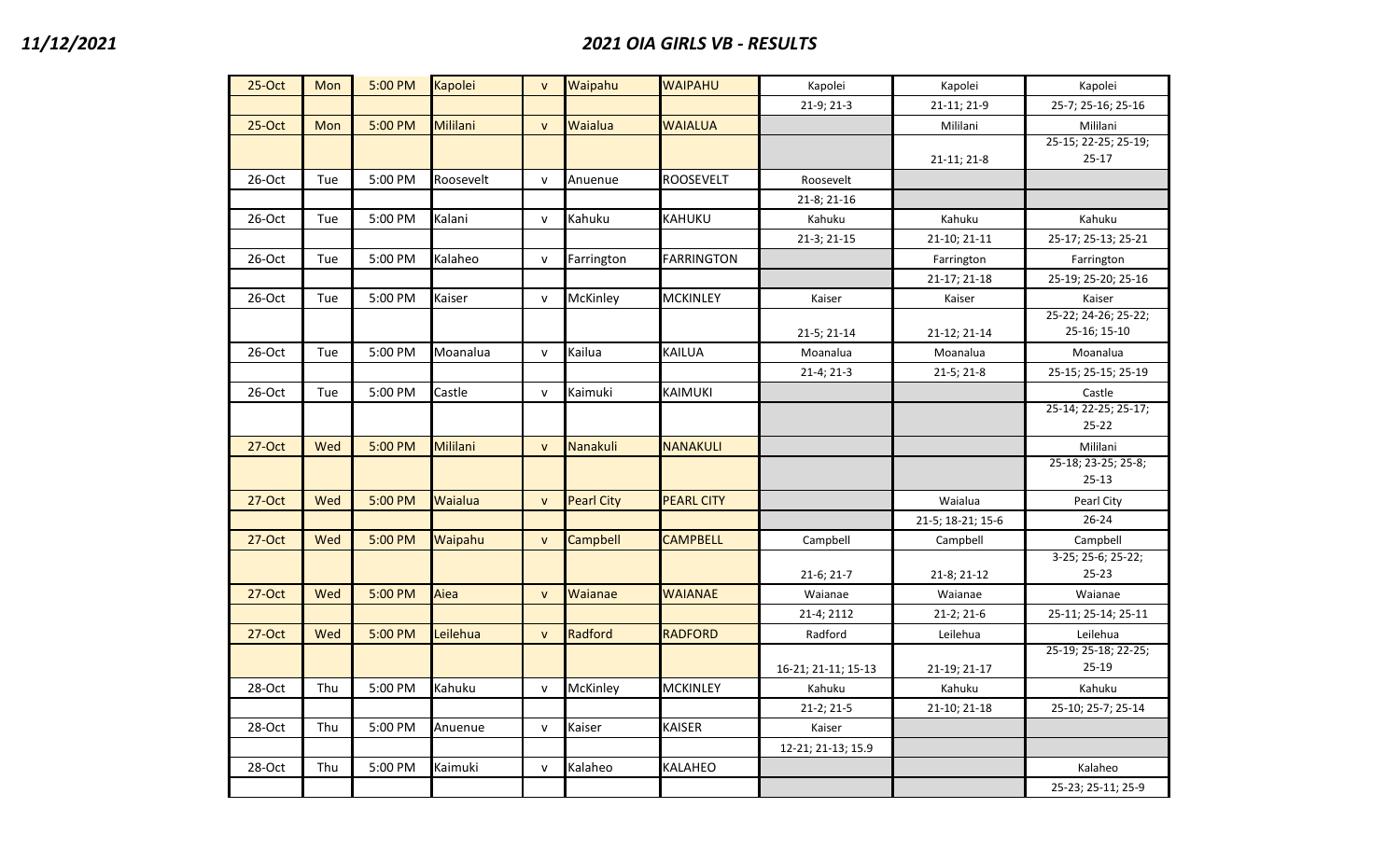## *11/12/2021 2021 OIA GIRLS VB - RESULTS*

| 28-Oct | Thu | 5:00 PM | Kailua            | $\mathsf{v}$ | Kalani            | KALANI            | Kalani              | Kailua              | Kalani                           |
|--------|-----|---------|-------------------|--------------|-------------------|-------------------|---------------------|---------------------|----------------------------------|
|        |     |         |                   |              |                   |                   | $21-7; 21-7$        | 21-9; 21-14         | 25-18; 25-19; 25-15              |
| 28-Oct | Thu | 5:00 PM | Castle            | $\mathsf{v}$ | Roosevelt         | <b>ROOSEVELT</b>  | Roosevelt           | Castle              | Roosevelt                        |
|        |     |         |                   |              |                   |                   | 21-10; 21-8         | 21-18; 15-21; 15-12 | $25 - 20$                        |
| 28-Oct | Thu | 5:00 PM | Farrington        | $\mathsf{v}$ | Moanalua          | MOANALUA          |                     | Moanalua            | Moanalua                         |
|        |     |         |                   |              |                   |                   |                     | 21-6; 21-5          | 25-12; 25-13; 25-20              |
| 1-Nov  | Mon | 5:00 PM | Waianae           | $\mathsf{v}$ | Leilehua          | LEILEHUA          | Leilehua            | Leilehua            | Waianae                          |
|        |     |         |                   |              |                   |                   | 21-17; 16-21; 15-14 | 21-19; 21-20        | 25-20; 25-18; 27-25              |
| 1-Nov  | Mon | 5:00 PM | Campbell          | $\mathsf{v}$ | Aiea              | <b>AIEA</b>       | Campbell            | Campbell            | Campbell                         |
|        |     |         |                   |              |                   |                   | 21-6; 18-21; 15-7   | 21-8; 21-12         | 25-8; 25-21; 25-12               |
| 1-Nov  | Mon | 5:00 PM | <b>Pearl City</b> | $\mathsf{v}$ | Waipahu           | <b>WAIPAHU</b>    | Pearl City          | Pearl City          | Pearl City                       |
|        |     |         |                   |              |                   |                   | 21-10; 21-5         | 21-12; 12-21 15-13  | 25-17;15-13                      |
| 1-Nov  | Mon | 5:00 PM | Nanakuli          | $\mathsf{V}$ | Waialua           | <b>WAIALUA</b>    |                     |                     | Waialua                          |
|        |     |         |                   |              |                   |                   |                     |                     | 20-25; 15-12                     |
| 1-Nov  | Mon | 5:00 PM | <b>Kapolei</b>    | $\mathsf{v}$ | Mililani          | <b>MILILANI</b>   | Mililani            | Kapolei             | Kapolei                          |
|        |     |         |                   |              |                   |                   | 20-21; 21-8; 15-10  | 21-16; 20-21; 15-12 | 25-19; 25-23; 25-22              |
| 2-Nov  | Tue | 5:00 PM | Moanalua          | $\mathsf{v}$ | Roosevelt         | <b>ROOSEVELT</b>  | Moanalua            | Moanalua            | Moanalua                         |
|        |     |         |                   |              |                   |                   | 21-18; 21-20        | 21-10; 21-6         | 25-12; 25-16; 25-18              |
| 2-Nov  | Tue | 5:00 PM | Kalani            | $\mathsf{v}$ | Castle            | <b>CASTLE</b>     | Kalani              | Castle              | Kalani                           |
|        |     |         |                   |              |                   |                   |                     |                     | 25-27; 25-21; 25-12;             |
|        |     |         |                   |              |                   |                   | 21-10; 21-5         | 21-15; 21-7         | $25 - 8$                         |
| 2-Nov  | Tue | 5:00 PM | Kalaheo           | $\mathsf{v}$ | Kailua            | KAILUA            | Kalaheo             | Kailua              | Kalaheo                          |
|        |     |         |                   |              |                   |                   | 21-13; 7-21; 15-8   | 13-21; 21-18; 15-3  | 25-11; 15-4                      |
| 2-Nov  | Tue | 5:00 PM | Kaiser            | $\mathsf{v}$ | Kaimuki           | <b>KAIMUKI</b>    |                     |                     | Kaiser                           |
|        |     |         |                   |              |                   |                   |                     |                     | 25-12; 27-26; 25-14              |
| 2-Nov  | Tue | 5:00 PM | McKinley          | $\mathsf{v}$ | Anuenue           | <b>MCKINLEY</b>   | Anuenue             |                     |                                  |
|        |     |         |                   |              |                   |                   | 21-4; 21-18         |                     |                                  |
| 2-Nov  | Tue | 5:00 PM | Farrington        | $\mathsf{v}$ | Kahuku            | KAHUKU            |                     | Kahuku              | Kahuku                           |
|        |     |         |                   |              |                   |                   |                     | 21-9; 21-7          | 25-21; 25-14; 25-18              |
| 3-Nov  | Wed | 5:00 PM | Kapolei           | $\mathsf{v}$ | <b>Pearl City</b> | <b>PEARL CITY</b> | Kapolei             | Kapolei             | Kapolei                          |
|        |     |         |                   |              |                   |                   | 21-11; 21-11        | 21-4; 21-9          | 25-19; 25-20; 25-16              |
| 3-Nov  | Wed | 5:00 PM | Mililani          | $\mathsf{v}$ | Campbell          | <b>CAMPBELL</b>   | Mililani            | Mililani            | Mililani                         |
|        |     |         |                   |              |                   |                   |                     |                     | 25-27; 25-7; 25-14;<br>$25 - 16$ |
|        |     |         | Waialua           |              | Waianae           |                   | 21-9; 21-17         | 21-17; 21-17        |                                  |
| 3-Nov  | Wed | 5:00 PM |                   | $\mathsf{V}$ |                   | <b>WAIANAE</b>    |                     | Waianae             | Waianae                          |
|        |     |         |                   |              |                   |                   |                     | 21-10; 21-13        | 25-16; 25-7; 25-12               |
| 3-Nov  | Wed | 5:00 PM | Waipahu           | $\mathsf{v}$ | Radford           | <b>RADFORD</b>    | Radford             | Radford             | Radford                          |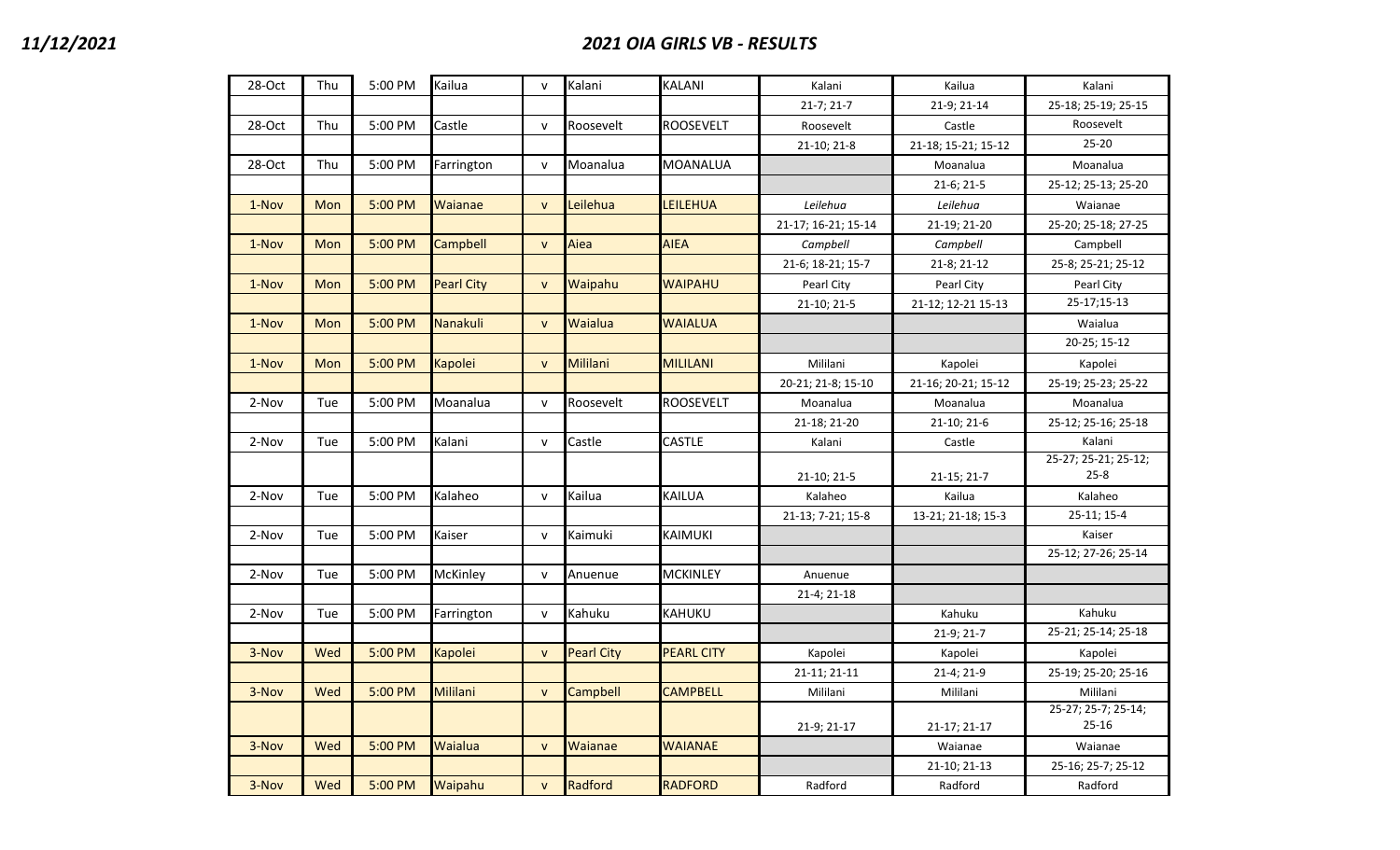## *11/12/2021 2021 OIA GIRLS VB - RESULTS*

|       |     |         |                 |              |          |                 | 21-14; 21-11                   | 21-9; 21-18  | 25-18; 25-20; 25-17 |
|-------|-----|---------|-----------------|--------------|----------|-----------------|--------------------------------|--------------|---------------------|
| 3-Nov | Wed | 5:00 PM | Aiea            | $\mathsf{v}$ | Leilehua | <b>LEILEHUA</b> | Leilehua                       | Leilehua     | Leilehua            |
|       |     |         |                 |              |          |                 | $21-8; 21-7$                   | $21-9; 21-3$ | 25-7; 25-18; 25-15  |
| 4-Nov | Thu | 5:00 PM | Anuenue         |              | Kaimuki  | <b>KAIMUKI</b>  | 10.06 > AN - no V; KM - no WHT |              |                     |
|       |     |         |                 |              |          |                 |                                |              |                     |
| 4-Nov | Thu | 5:00 PM | <b>Moanalua</b> | v            | Kalaheo  | KALAHEO         | Moanalua                       | Moanalua     | Moanalua            |
|       |     |         |                 |              |          |                 | $21-3; 21-5$                   | $21-6; 21-6$ | 25-13; 25-22; 25-11 |
| 4-Nov | Thu | 5:00 PM | Kaiser          |              | Kalani   | KALANI          | Kalani                         | Kaiser       | Kalani              |
|       |     |         |                 |              |          |                 | $21-9; 21-7$                   | 21-13; 21-14 | 25-15; 25-18; 25-18 |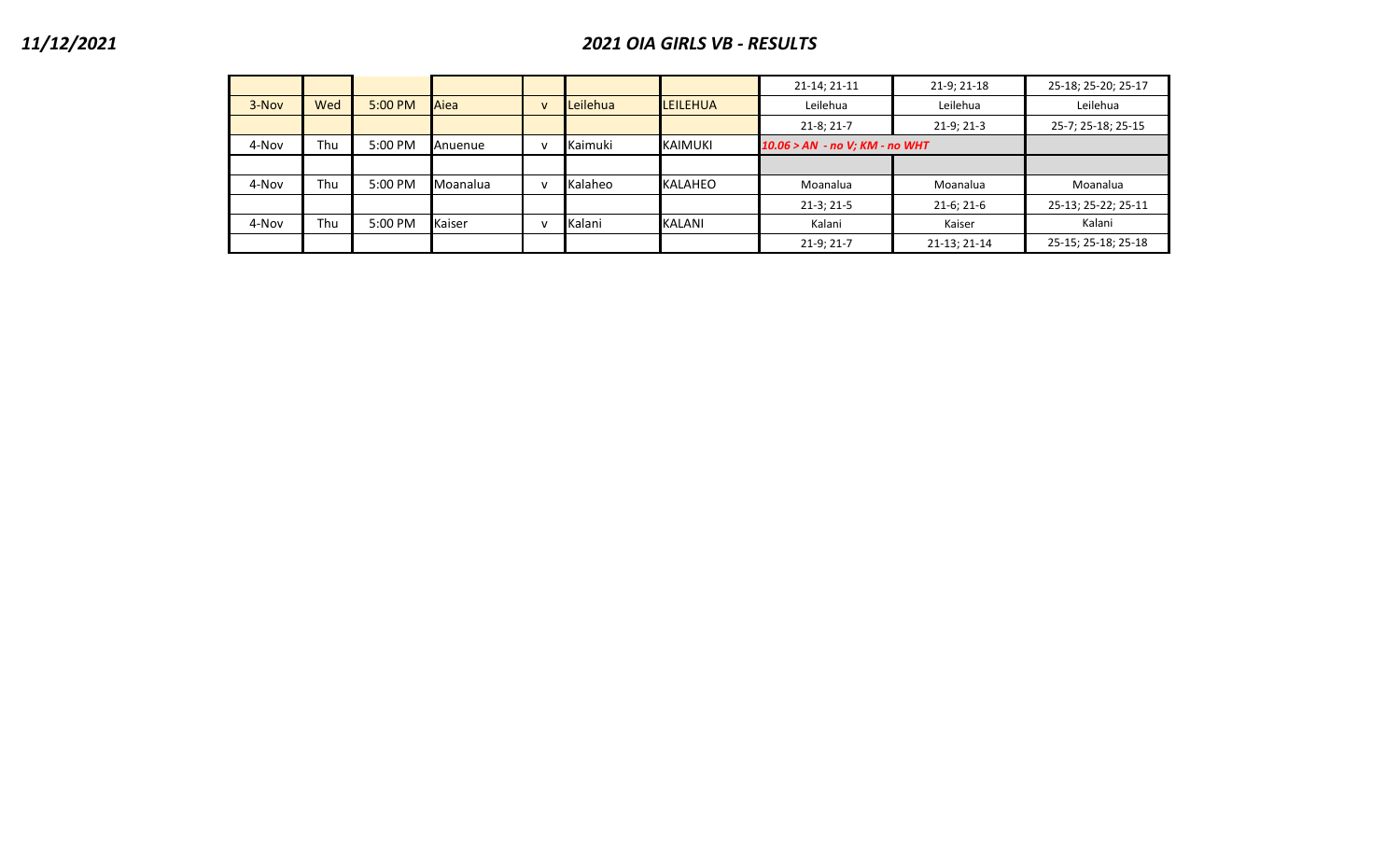| 4-Nov     | Thu | 5:00 PM | McKinley          | $\mathsf{v}$ | Roosevelt      | <b>ROOSEVELT</b>  | Roosevelt          | Roosevelt           | Roosevelt            |
|-----------|-----|---------|-------------------|--------------|----------------|-------------------|--------------------|---------------------|----------------------|
|           |     |         |                   |              |                |                   | 21-8; 21-8         | 21-11; 21-10        | 25-11; 25-20; 26-24  |
| 4-Nov     | Thu | 5:00 PM | Farrington        | ${\sf v}$    | Castle         | CASTLE            |                    | Farrington          | Farrington           |
|           |     |         |                   |              |                |                   |                    | 21-19; 13-21; 15-13 | 25-15; 25-17; 25-17  |
| 4-Nov     | Thu | 5:00 PM | Kahuku            | ${\sf v}$    | Kailua         | KAILUA            | Kahuku             | Kahuku              | Kahuku               |
|           |     |         |                   |              |                |                   | 21-9; 21-3         | 21-10; 21-13        | 25-8; 25-8; 25-6     |
| 8-Nov     | Mon | 5:00 PM | Radford           | $\mathsf{V}$ | Aiea           | <b>AIEA</b>       | Radford            | Radford             | Radford              |
|           |     |         |                   |              |                |                   |                    |                     | 22-25; 25-20; 25-20; |
|           |     |         |                   |              |                |                   | 21-9; 21-12        | 21-6; 21-17         | $25 - 12$            |
| 8-Nov     | Mon | 5:00 PM | Waianae           | $\mathsf{V}$ | Waipahu        | <b>WAIPAHU</b>    | Waianae            | Waianae             | Waianae              |
|           |     |         |                   |              |                |                   | 21-16; 20-21; 15-5 | 21-18; 21-10        | 25-17; 25-13; 25-20  |
| 8-Nov     | Mon | 5:00 PM | Campbell          | $\mathsf{v}$ | Waialua        | <b>WAIALUA</b>    |                    | Campbell            | Campbell             |
|           |     |         |                   |              |                |                   |                    |                     | 25-11; 24-26; 25-20; |
|           |     |         |                   |              |                |                   |                    | 21-7; 21-14         | $27 - 25$            |
| 8-Nov     | Mon | 5:00 PM | <b>Pearl City</b> | ${\sf v}$    | Mililani       | <b>MILILANI</b>   | Mililani           | Mililani            | Mililani             |
|           |     |         |                   |              |                |                   | 21-9; 21-6         | $21-3; 21-8$        | 25-8; 25-10; 25-15   |
| 8-Nov     | Mon | 5:00 PM | Nanakuli          | $\mathsf{v}$ | <b>Kapolei</b> | <b>KAPOLEI</b>    |                    |                     | Kapolei              |
|           |     |         |                   |              |                |                   |                    |                     | 25-16; 25-14; 25-15  |
| 9-Nov     | Tue | 5:00 PM | Kalani            | ${\sf v}$    | McKinley       | <b>MCKINLEY</b>   | Kalani             | Kalani              | Kalani               |
|           |     |         |                   |              |                |                   | $21-6; 21-7$       | 21-15; 21-16        | 25-20; 25-12; 25-15  |
| 9-Nov     | Tue | 5:00 PM | Kalaheo           | $\mathsf{v}$ | Kaiser         | <b>KAISER</b>     | Kaiser             | Kaiser              | Kaiser               |
|           |     |         |                   |              |                |                   | 21-18; 21-18       | 21-12; 21-10        | 25-19; 25-15; 27-26  |
| 9-Nov     | Tue | 5:00 PM | Kaimuki           | $\mathsf{v}$ | Moanalua       | <b>MOANALUA</b>   |                    |                     | Moanalua             |
|           |     |         |                   |              |                |                   |                    |                     | 25-8; 25-8; 25-13    |
| 9-Nov     | Tue | 5:00 PM | Kailua            | $\mathsf{v}$ | Anuenue        | <b>KAILUA</b>     | Kailua             |                     |                      |
|           |     |         |                   |              |                |                   | 15-21; 21-20; 15-8 |                     |                      |
| 9-Nov     | Tue | 5:00 PM | Castle            | $\mathsf{v}$ | Kahuku         | <b>KAHUKU</b>     | Kahuku             | Kahuku              | Kahuku               |
|           |     |         |                   |              |                |                   | $21-1; 21-3$       | 21-9; 21-5          | 25-5; 25-12; 25-12   |
| 9-Nov     | Tue | 5:00 PM | Roosevelt         | $\mathsf{v}$ | Farrington     | <b>FARRINGTON</b> |                    | Roosevelt           | Farrington           |
|           |     |         |                   |              |                |                   |                    | 18-21; 21-10; 15-14 | 25-11; 25-20; 25-18  |
| 10-Nov    | Wed | 5:00 PM | Nanakuli          | $\mathsf{v}$ | Campbell       | <b>CAMPBELL</b>   |                    |                     | Campbell             |
|           |     |         |                   |              |                |                   |                    |                     | $25 - 22$            |
| 10-Nov    | Wed | 5:00 PM | <b>Kapolei</b>    | ${\sf v}$    | Waianae        | <b>WAIANAE</b>    | Kapolei            | Kapolei             | Kapolei              |
|           |     |         |                   |              |                |                   | 21-5; 21-14        | 21-7; 21-9          | 25-21; 25-20; 25-20  |
| $10$ -Nov | Wed | 5:00 PM | Mililani          | ${\sf v}$    | Radford        | <b>RADFORD</b>    | Mililani           | Mililani            | Mililani             |
|           |     |         |                   |              |                |                   | 2114; 21-13        | 21-7; 21-10         | 25-15; 25-15; 25-19  |
| 10-Nov    | Wed | 5:00 PM | Waialua           | $\mathsf{V}$ | Leilehua       | <b>LEILEHUA</b>   |                    | Leilehua            | Leilehua             |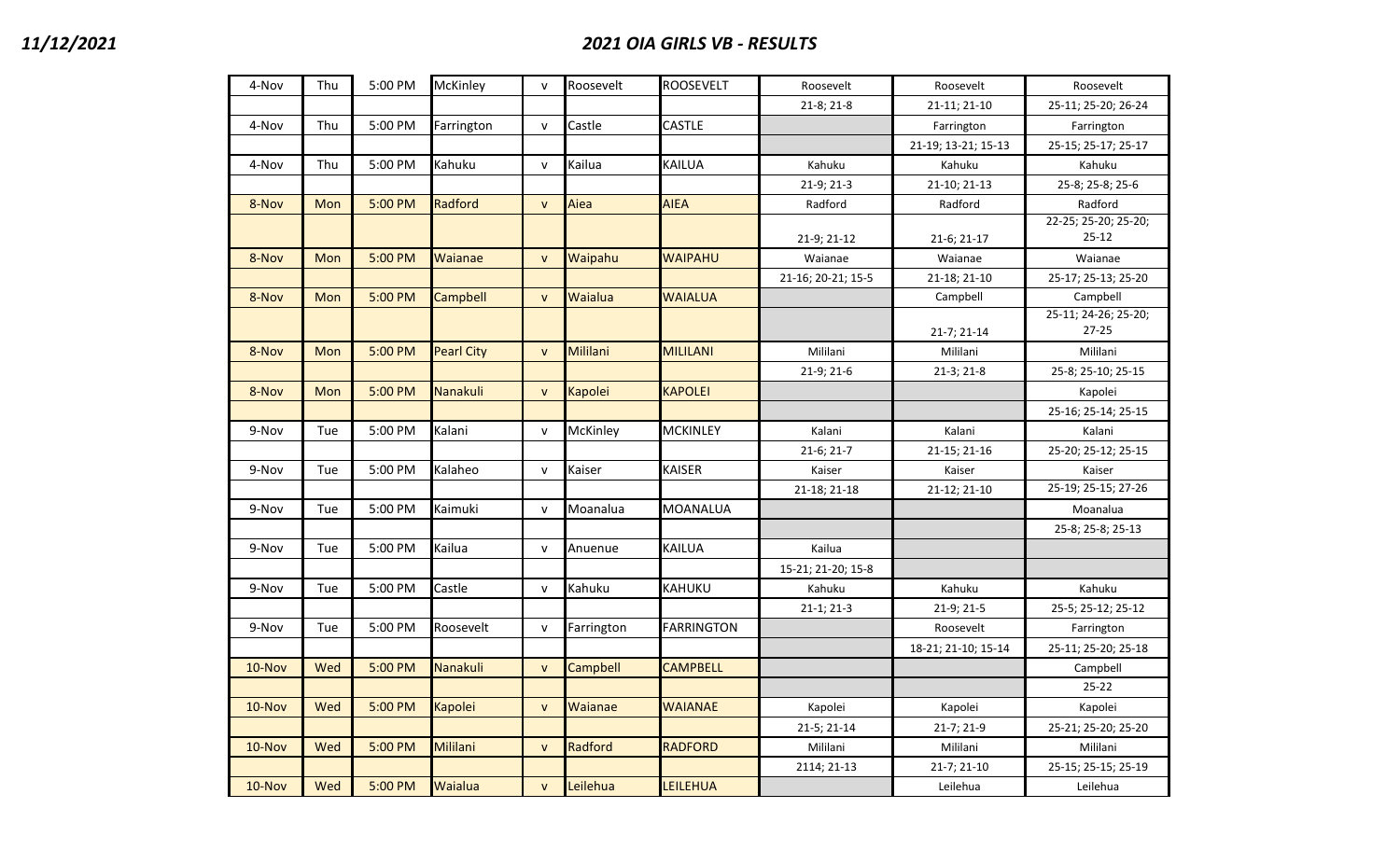|        |     |         |                   |              |                   |                   |                     |              | 25-15; 25-21; 25-14 |
|--------|-----|---------|-------------------|--------------|-------------------|-------------------|---------------------|--------------|---------------------|
| 10-Nov | Wed | 5:00 PM | Waipahu           | $\mathsf{v}$ | Aiea              | <b>AIEA</b>       | Waipahu             | Waipahu      | Waipahu             |
|        |     |         |                   |              |                   |                   | 21-14; 13-21; 15-14 | $21-5; 21-8$ | $25 - 15$           |
| 15-Nov | Mon | 5:00 PM | Leilehua          | $\mathsf{v}$ | Waipahu           | <b>WAIPAHU</b>    |                     |              |                     |
|        |     |         |                   |              |                   |                   |                     |              |                     |
| 15-Nov | Mon | 5:00 PM | Radford           | $\mathsf{v}$ | Waialua           | <b>WAIALUA</b>    |                     |              |                     |
|        |     |         |                   |              |                   |                   |                     |              |                     |
| 15-Nov | Mon | 5:00 PM | Waianae           | $\mathsf{v}$ | Mililani          | <b>MILILANI</b>   |                     |              |                     |
|        |     |         |                   |              |                   |                   |                     |              |                     |
| 15-Nov | Mon | 5:00 PM | <b>Campbell</b>   | $\mathsf{V}$ | Kapolei           | <b>KAPOLEI</b>    |                     |              |                     |
|        |     |         |                   |              |                   |                   |                     |              |                     |
| 15-Nov | Mon | 5:00 PM | <b>Pearl City</b> | $\mathsf{v}$ | Nanakuli          | <b>NANAKULI</b>   |                     |              |                     |
|        |     |         |                   |              |                   |                   |                     |              |                     |
| 16-Nov | Tue | 5:00 PM | Anuenue           | V            | Kalani            | KALANI            |                     |              |                     |
|        |     |         |                   |              |                   |                   |                     |              |                     |
| 16-Nov | Tue | 5:00 PM | Kaimuki           | $\mathsf{v}$ | Roosevelt         | <b>ROOSEVELT</b>  |                     |              |                     |
|        |     |         |                   |              |                   |                   |                     |              |                     |
| 16-Nov | Tue | 5:00 PM | Kailua            | v            | Castle            | CASTLE            |                     |              |                     |
|        |     |         |                   |              |                   |                   |                     |              |                     |
| 16-Nov | Tue | 5:00 PM | Moanalua          | $\mathsf{v}$ | McKinley          | <b>MCKINLEY</b>   |                     |              |                     |
|        |     |         |                   |              |                   |                   |                     |              |                     |
| 16-Nov | Tue | 5:00 PM | Farrington        | $\mathsf{v}$ | Kaiser            | <b>KAISER</b>     |                     |              |                     |
|        |     |         |                   |              |                   |                   |                     |              |                     |
| 16-Nov | Tue | 5:00 PM | Kahuku            | $\mathsf{v}$ | Kalaheo           | <b>KALAHEO</b>    |                     |              |                     |
|        |     |         |                   |              |                   |                   |                     |              |                     |
| 17-Nov | Wed | 5:00 PM | Aiea              | $\mathsf{v}$ | Waialua           | <b>WAIALUA</b>    |                     |              |                     |
|        |     |         |                   |              |                   |                   |                     |              |                     |
| 17-Nov | Wed | 5:00 PM | Leilehua          | $\mathsf{v}$ | Mililani          | <b>MILILANI</b>   |                     |              |                     |
|        |     |         |                   |              |                   |                   |                     |              |                     |
| 17-Nov | Wed | 5:00 PM | Radford           | $\mathsf{V}$ | Kapolei           | <b>KAPOLEI</b>    |                     |              |                     |
|        |     |         |                   |              |                   |                   |                     |              |                     |
| 17-Nov | Wed | 5:00 PM | Waianae           | $\mathsf{v}$ | Nanakuli          | <b>NANAKULI</b>   |                     |              |                     |
|        |     |         |                   |              |                   |                   |                     |              |                     |
| 17-Nov | Wed | 5:00 PM | <b>Campbell</b>   | $\mathsf{V}$ | <b>Pearl City</b> | <b>PEARL CITY</b> |                     |              |                     |
|        |     |         |                   |              |                   |                   |                     |              |                     |
| 18-Nov | Thu | 5:00 PM | Kalani            | $\mathsf{v}$ | Kaimuki           | KAIMUKI           |                     |              |                     |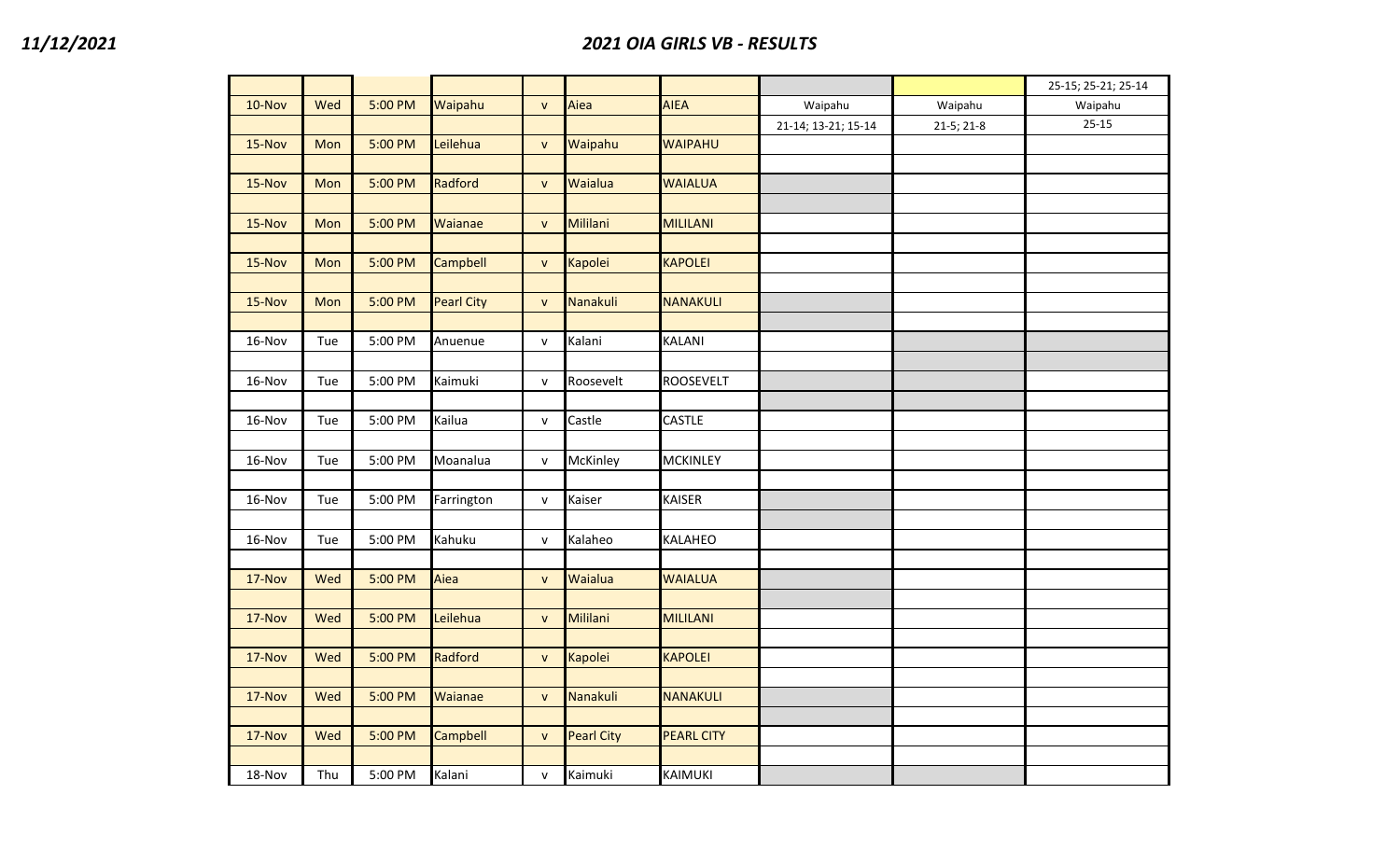| 18-Nov | Thu | 5:00 PM | Kalaheo         | $\mathsf{v}$ | Anuenue    | <b>KALAHEO</b>    |  |  |
|--------|-----|---------|-----------------|--------------|------------|-------------------|--|--|
|        |     |         |                 |              |            |                   |  |  |
| 18-Nov | Thu | 5:00 PM | Kaiser          | $\mathsf{v}$ | Kahuku     | <b>KAHUKU</b>     |  |  |
|        |     |         |                 |              |            |                   |  |  |
| 18-Nov | Thu | 5:00 PM | <b>McKinley</b> | $\mathsf{v}$ | Farrington | <b>FARRINGTON</b> |  |  |
|        |     |         |                 |              |            |                   |  |  |
| 18-Nov | Thu | 5:00 PM | Castle          | $\mathsf{v}$ | Moanalua   | <b>MOANALUA</b>   |  |  |
|        |     |         |                 |              |            |                   |  |  |
| 18-Nov | Thu | 5:00 PM | Roosevelt       | $\mathsf{v}$ | Kailua     | <b>KAILUA</b>     |  |  |
|        |     |         |                 |              |            |                   |  |  |
|        |     |         |                 |              |            |                   |  |  |
|        |     |         |                 |              |            |                   |  |  |
|        |     |         |                 |              |            |                   |  |  |
|        |     |         |                 |              |            |                   |  |  |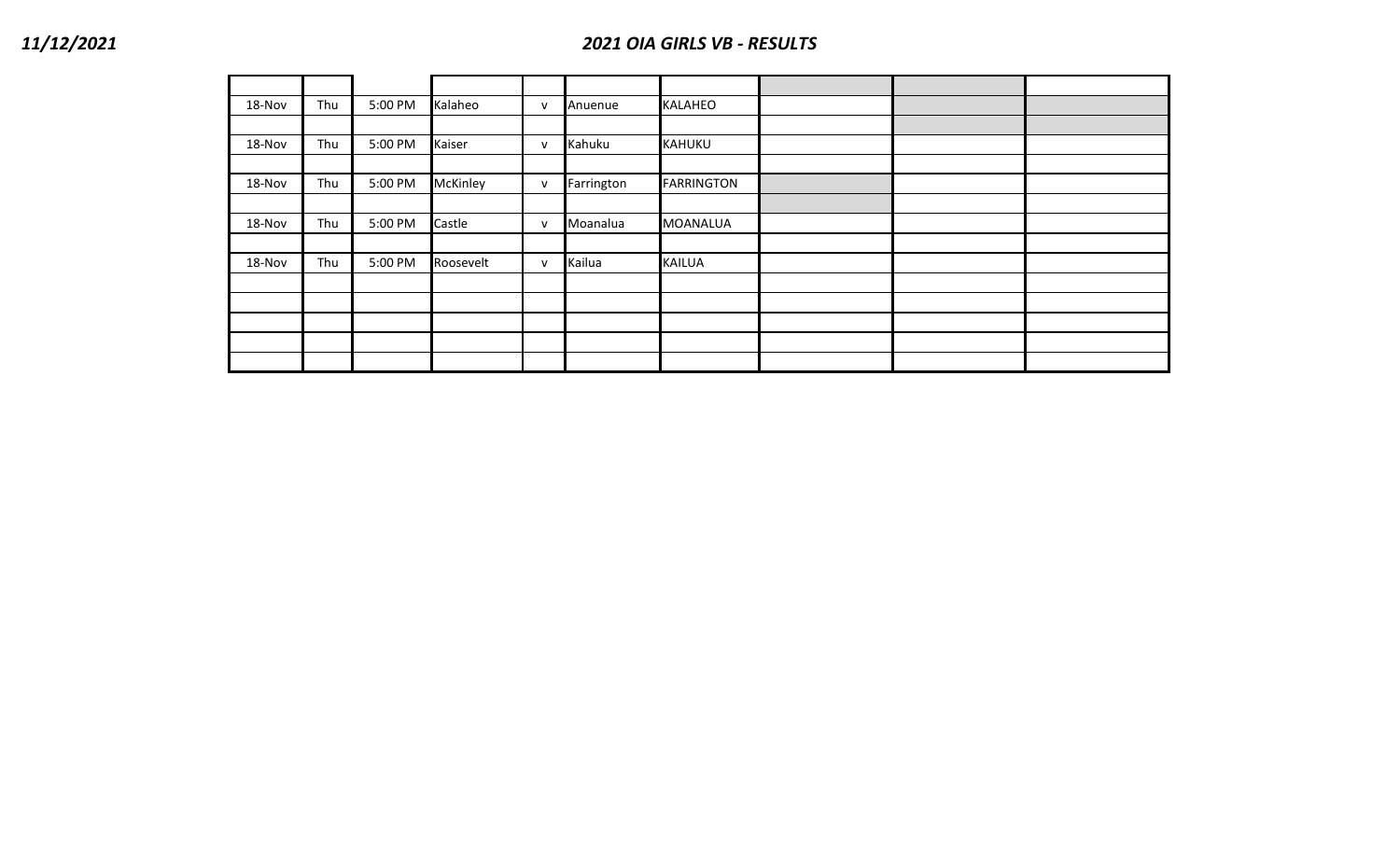# **2021 VARSITY - GIRLS STANDINGS**

*as of 11/12/2021 10:45 AM*

|                |                      |                |                | <b>VARSITY</b>                     |                                   |
|----------------|----------------------|----------------|----------------|------------------------------------|-----------------------------------|
|                |                      |                |                | <b>REGULAR SEASON</b>              |                                   |
|                | <b>EAST</b>          | W              | L              | <b>WON</b>                         | <b>LOST</b>                       |
| 1              | MOANALUA (mo)        | 8              |                | khu; kln; ks; ro; klu; fa; khe; km |                                   |
| $\overline{2}$ | KAHUKU (khu)         | $\overline{7}$ | 1              | km; ro; mk; kln; fa; klu; cs       | mo                                |
| 3              | FARRINGTON (fa)      | 6              | $\overline{2}$ | km; klu; kln; khe; cs; ro          | mo; khu                           |
| 4              | KALANI (kln)         | 6              | 3              | ro; khe; klu; cs; ks; mk           | mo; fa; khu                       |
| 5              | KAISER (ks)          | 5              | 3              | ro; klu; km; mk; khe               | cs; mo; kln                       |
| 6              | <b>KALAHEO</b> (khe) | 5              | 4              | cs; ro; mk; km; klu                | kln; fa; mo; ks                   |
| $\overline{7}$ | MCKINLEY (mk)        | 3              | 5              | km; klu; cs                        | khe; khu; ks; ro; kln             |
| 8              | CASTLE (cs)          | $\overline{2}$ | 6              | ks; km                             | khe; mk; ro; kln; fa; khu         |
| 9              | ROOSEVELT (ro)       | $\overline{2}$ | 6              | cs: mk                             | kln; khe; ks; khu; mo; fa         |
| 10             | <b>KAILUA (klu)</b>  | 1              | 7              | km                                 | mk; fa; ks; kln; khe; mo; khu     |
| 11             | <b>KAIMUKI (km)</b>  |                | 8              |                                    | mk; fa; khu; klu; khe; ks; cs; mo |
|                | <b>ANUENUE</b> (an)  |                |                |                                    |                                   |
|                |                      | 45             | 45             |                                    |                                   |
|                |                      |                |                | <b>REGULAR SEASON</b>              |                                   |
|                | <b>WEST</b>          | W              | L              | <b>WON</b>                         | <b>LOST</b>                       |
| 1              | KAPOLEI (kp)         | 8              |                | ai; le; wl; wp; mi; pc; na; wn     |                                   |
| $\overline{2}$ | WAIANAE (wn)         | 7              | 1              | cp; pc; ra; le; ai; wl; wp         | kp                                |
| 3              | MILILANI (mi)        | 6              | 1              | wp; ai; wl; na; cp; ra             | kp                                |
| 4              | LEILEHUA (le)        | 6              | 2              | na; cp; pc; ra; ai; wl             | kp; wn                            |
| 5              | RADFORD (ra)         | 4              | 4              | pc; cp; wp; ai                     | na; wn; le; mi                    |
| 6              | NANAKULI (na)        | 3              | 4              | ra; wp; ai                         | le; wl; mi; kp                    |
| $\overline{7}$ | PEARL CITY (pc)      | 3              | 4              | ai; wl; wp                         | ra; wn; le; kp                    |
| 8              | CAMPBELL (cp)        | 3              | $\overline{4}$ | ai; wp; wl                         | wn; le; ra; mi                    |
| 9              | <b>WAIALUA (wl)</b>  | $\overline{2}$ | 6              | wp; na                             | kp; mi; pc; wn; cp; le            |
| 10             | WAIPAHU (wp)         | 1              | 8              | ai                                 | mi; wl; na; kp; pc; cp; ra; wn    |
|                |                      |                |                |                                    |                                   |

43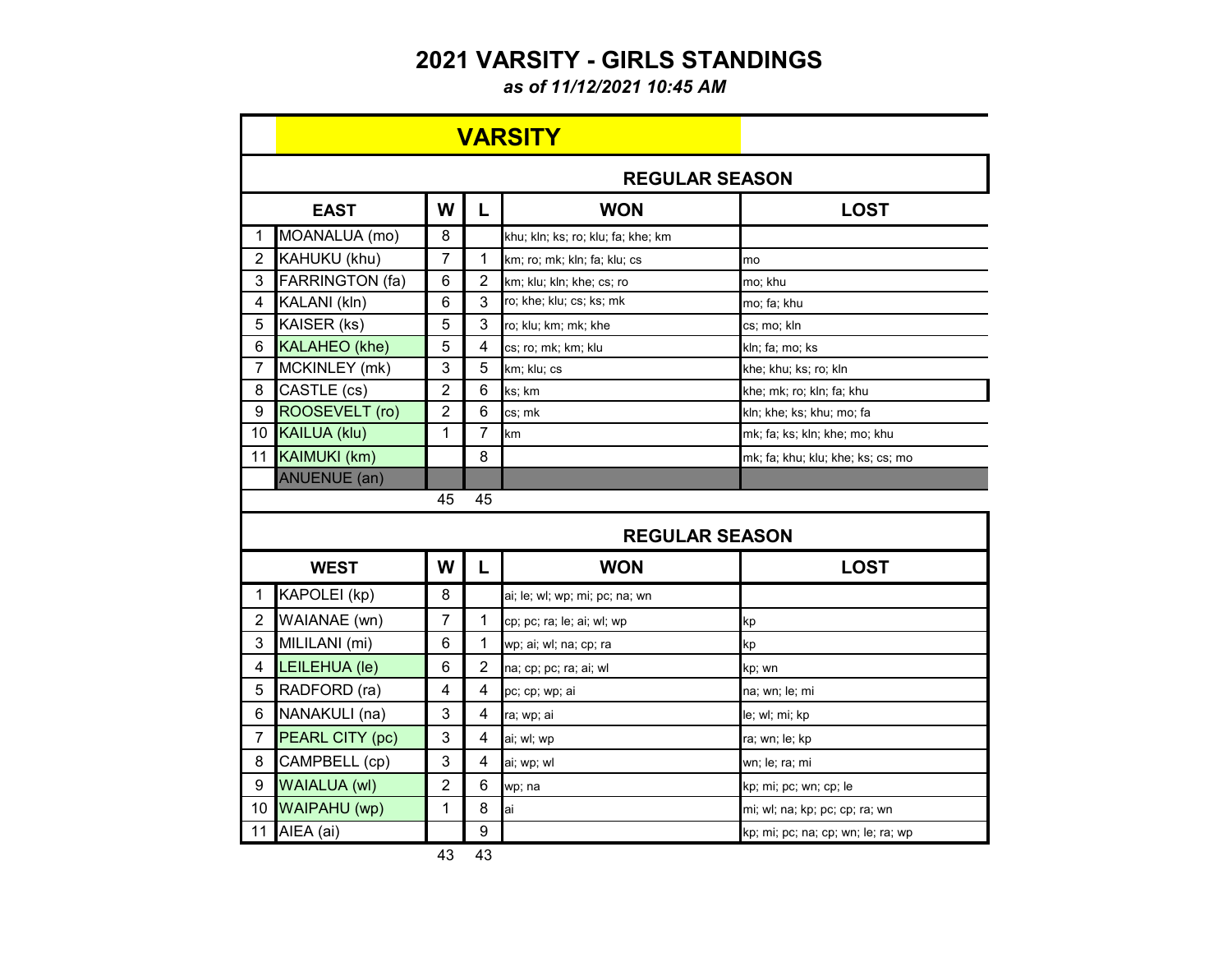### **2021 JUNIOR VARSITY - GIRLS STANDINGS**

*as of 11/12/2021 10:45 AM*

|                |                        |                |                 | <b>JUNIOR VARSITY</b>          |                                   |
|----------------|------------------------|----------------|-----------------|--------------------------------|-----------------------------------|
|                |                        |                |                 | <b>REGULAR SEASON</b>          |                                   |
|                | <b>EAST</b>            | W              | L               | <b>WON</b>                     | <b>LOST</b>                       |
| $\mathbf{1}$   | MOANALUA (mo)          | $\overline{7}$ |                 | khu; kln; ks; klu; fa; ro; khe |                                   |
| $\overline{2}$ | KAHUKU (khu)           | 6              | 1               | ro; kln; mk; fa; klu; cs       | mo                                |
| 3              | <b>KAILUA (klu)</b>    | 5              | $\overline{c}$  | mk; fa; ks; kln; khe           | mo: khu                           |
| 4              | KAISER (ks)            | 5              | $\overline{2}$  | cs; ro; mk; kln; khe           | klu; mo                           |
| 5              | CASTLE (cs)            | 4              | 3               | khe;mk; ro; kln                | ks; fa; khu                       |
| 6              | ROOSEVELT (ro)         | 4              | 4               | kln; khe; mk; fa               | ks; khu; cs; mo                   |
| $\overline{7}$ | <b>FARRINGTON (fa)</b> | 3              | 4               | kln; khe; cs                   | klu; mo; khu; ro                  |
| 8              | MCKINLEY (mk)          | $\mathbf{1}$   | $6\phantom{1}6$ | khe                            | klu; cs; ks; khu; ro; kln         |
| 9              | <b>KALAHEO</b> (khe)   | $\mathbf{1}$   | $\overline{7}$  | kln                            | cs; ro; mk; fa; klu; mo; ks       |
| 10             | KALANI (kln)           | $\mathbf 1$    | 8               | mk                             | ro; mo; khe; fa; khu; klu; cs; ks |
|                | <b>ANUENUE</b> (an)    |                |                 |                                |                                   |
|                | <b>KAIMUKI (km)</b>    |                |                 |                                |                                   |
|                |                        | 37             | 37              |                                |                                   |
|                |                        |                |                 | <b>REGULAR SEASON</b>          |                                   |
|                | <b>WEST</b>            | W              | L               | <b>WON</b>                     | <b>LOST</b>                       |
| $\mathbf{1}$   | KAPOLEI (kp)           | 7              |                 | ai; le; wl; wp; mi; pc; wn     |                                   |
| $\overline{2}$ | MILILANI (mi)          | 6              | 1               | wp; ai; wl; cp; pc; ra         | kp                                |
| 3              | CAMPBELL (cp)          | 6              | 1               | wn; le; ra; wp; ai; wl         | mi                                |
| 4              | LEILEHUA (le)          | 5              | $\overline{c}$  | pc; ra; wn; ai; wl             | kp; cp                            |
| 5              | WAIANAE (wn)           | 5              | 3               | pc; ra; ai; wl; wp             | cp; le; kp                        |
| 6              | RADFORD (ra)           | 3              | 4               | pc; wp; ai                     | wn; cp; le; mi                    |
| $\overline{7}$ | <b>WAIALUA (wl)</b>    | $\overline{c}$ | 5               | wp; pc                         | kp; mi; wn; cp; le                |
| 8              | PEARL CITY (pc)        | $\overline{2}$ | 6               | ai; wp                         | ra; wn; le; wl; kp; mi            |
| 9              | <b>WAIPAHU (wp)</b>    | 1              | 7               | ai                             | mi; wl; kp; cp; pc; ra; wn        |
| 10             | AIEA (ai)              |                | 8               |                                | kp; mi; pc; wn; cp; le; ra; wp    |
|                |                        |                |                 |                                |                                   |

37